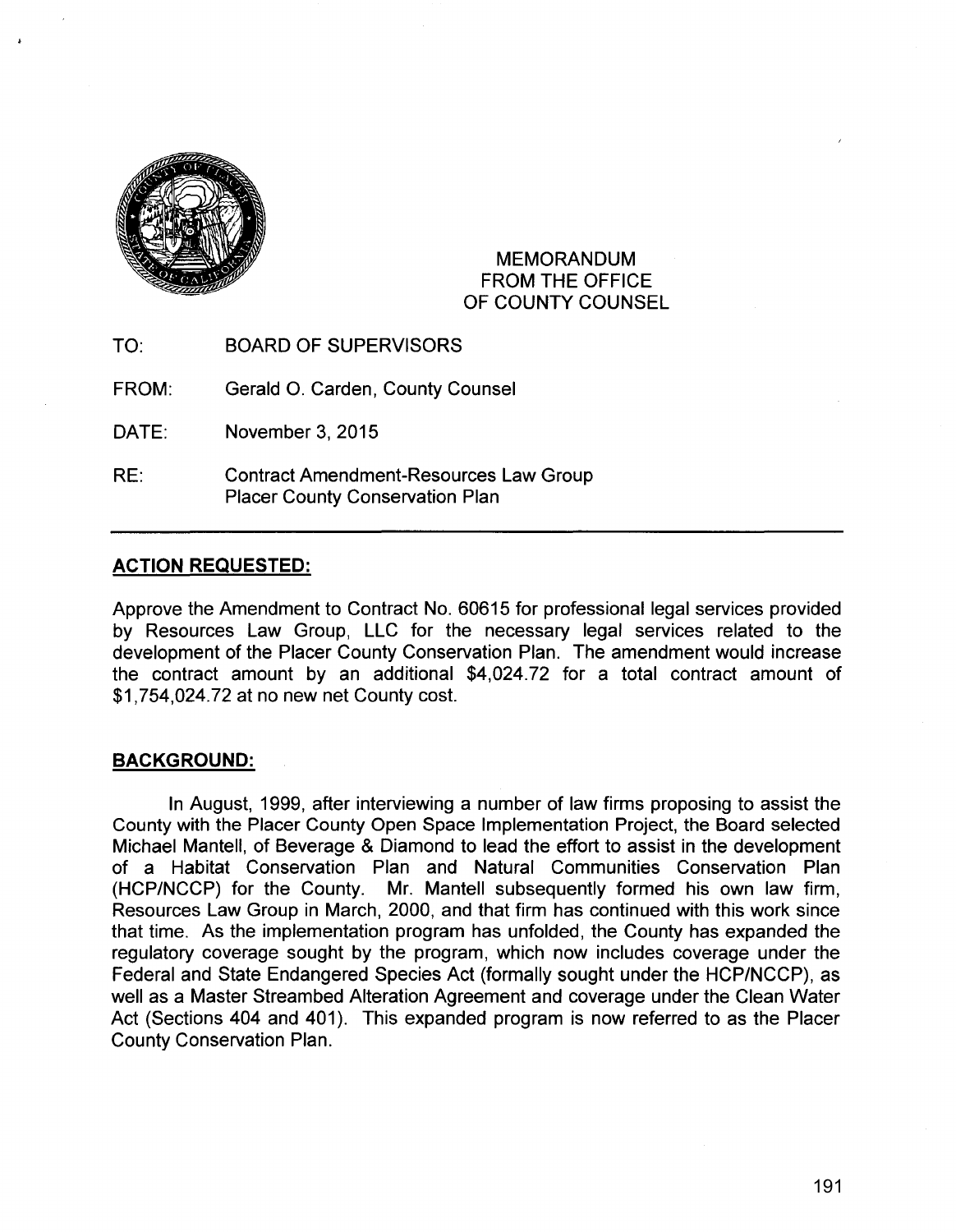BOARD OF SUPERVISORS Contract Amendment-Resources Law Group November 3, 2015 Page 2

The County is continuing with the preparation of the Placer County Conservation Plan (PCCP) including the County Aquatic Resources Program (CARP), as well as continued conservation strategy discussions with the Wildlife Agencies. The PCCP work program is presently focusing on completing the draft conservation strategy with the preparation of an Agency-review draft document, as well as working on the environmental documents. County staff and the PCCP consultant team are working to respond to the comments received on the documents and are meeting regularly with the Wildlife agencies to revise the planning document and initiate preparation of the draft Environmental Impact Report/Environmental Impact Statement (EIR/EIS).

Although the current focus of the PCCP work program is to revise the planning document focusing on the conservation strategy, there are a number of other tasks that are being completed which will advance the overall PCCP work schedule. This work program includes development of a preliminary draft Chapter 9, Cost and Funding document, which includes technical appendices and related supporting reports and worksheets on costs and funding. The funding plan is also being evaluated through a peer review with Economic Planning Systems that is funded by landowners. To accomplish revisions to the PCCP planning document and the additional work program tasks an amendment to the contract amount for Resources Law Group is also necessary.

### **FISCAL IMPACT:**

Your Board has previously authorized a total of \$1,750,000.00 for Resources Law Group through June, 2015 to complete the documents for the Placer County Conservation Plan. That amount included the amount necessary for the contract amendment for Resources Law Group. These funds are included in our 2015-16 fiscal year budget, and there is no new net County cost.

GOC/Ir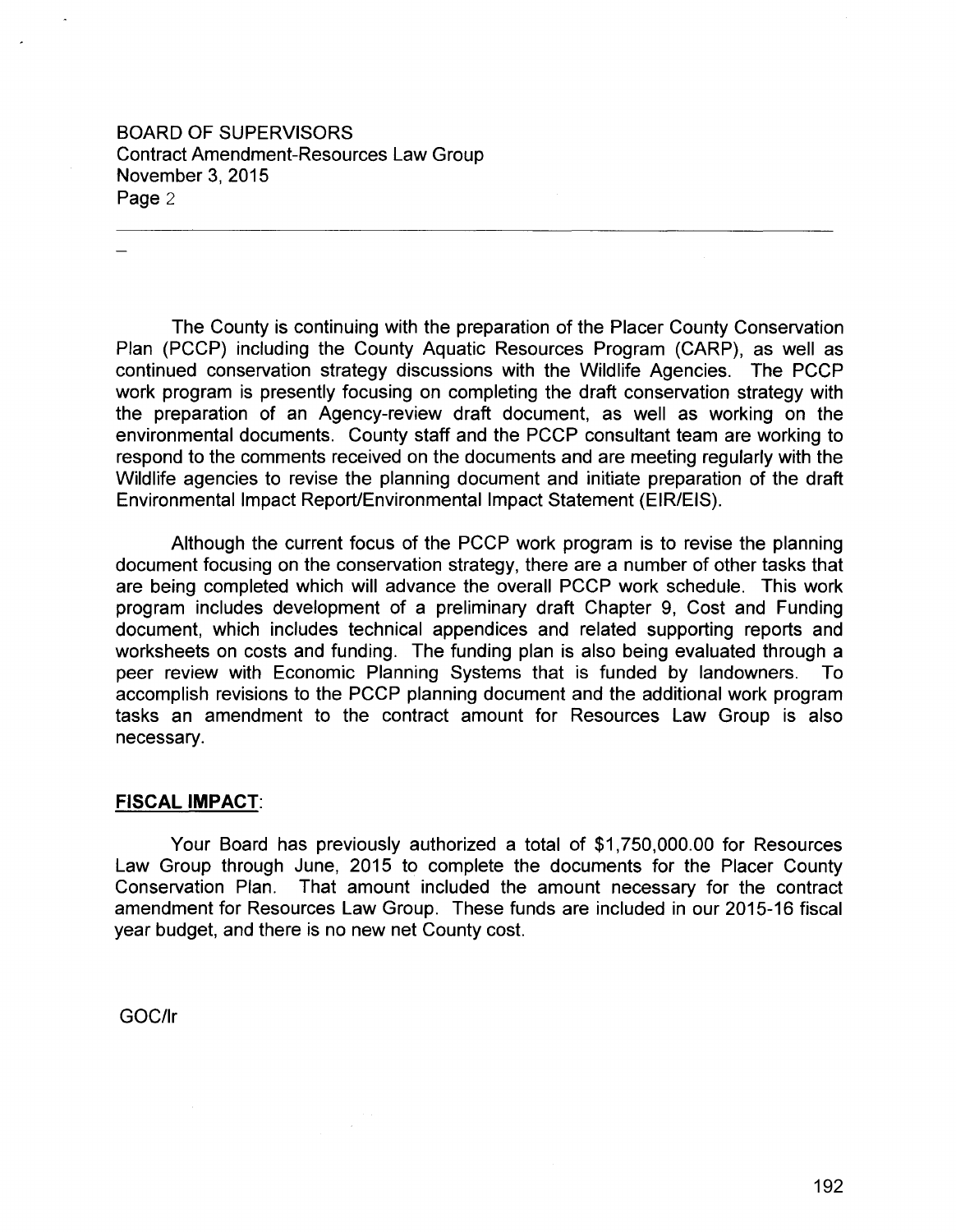#### AMENDMENT TO PROFESSIONAL SERVICES CONTRACT #CN060615

RE: Placer County Open Space Implementation Project ("Placer Legacy")

MICHAEL MANTELL, Esq. RESOURCES LAW GROUP 555 Capitol Mall, Suite 650 Sacramento, CA 95814

Telephone Fax (916) 442-4880 (916) 442-4193

WHEREAS, the County of Placer and Michael Mantell, Esq., Resources Law Group, have

heretofore entered into a Contract whereby professional services would be provided to the

County; and

WHEREAS, the parties desire to amend said Contract.

NOW, THEREFORE, IT IS MUTUALLY AGREED by and between the parties as follows:

1. That Paragraph 5 of the original Contract shall be amended in that the contract ceiling

shall be \$1,754,024.72 rather than \$1, 750,000.00. Said paragraph shall read as follows:

- 5. AMOUNT OF PAYMENT. COUNTY shall pay SECOND PARTY for services, and reasonable costs and expenses incurred, as set forth in the Payment Schedule attached hereto as "Exhibit B" up to a maximum of \$1,754,024.72 (One Million Seven Hundred Fifty- Four Thousand Twenty-Four dollars and Seventy-Two Cents).
- 2. That the second paragraph of "EXHIBIT B" shall be amended adjusting the hourly rates as follows:

LEGAL FEES: COUNTY agrees to pay SECOND PARTY for legal services at the following hourly rate, with charges in increments of one tenth (.1) of an hour. The minimum time charged will be one tenth  $(.1)$  of an hour.

| Hourly Rate | Attorney              |
|-------------|-----------------------|
| \$450.00    | Michael Mantell       |
| \$400.00    | Chris Beale           |
| \$300.00    | <b>Merswind Reyer</b> |
| Hourly Rate | Legal Assistant       |

\$175.00 Wendy Chenkovich